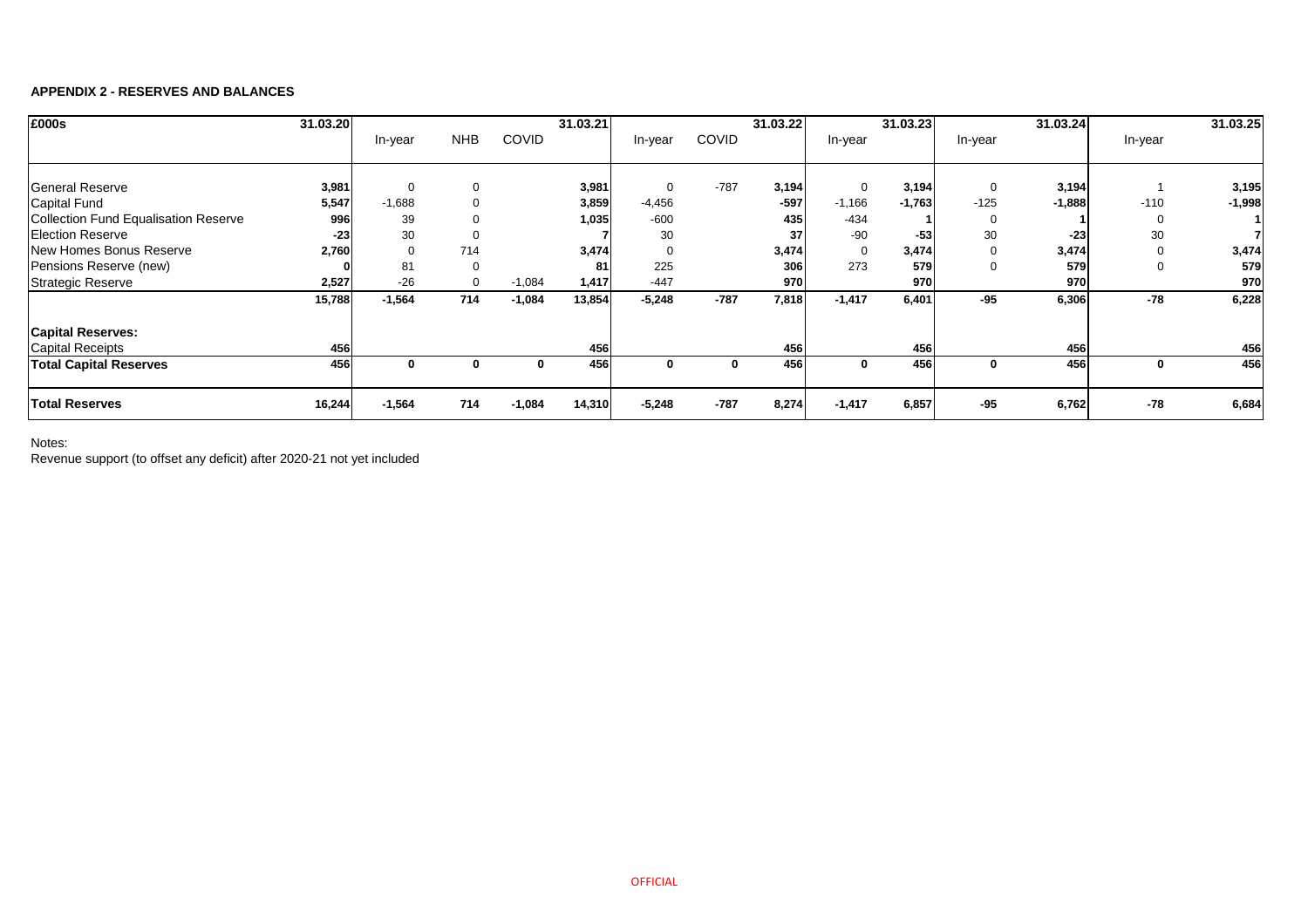# APPENDIX 3: PRESSURES Budget Pressures 2019/20 to 2022/24

|                                                | 2020-21<br><b>Estimate</b> | 2021-22<br><b>Estimate</b> | 2022-23<br><b>Estimate</b> | 2023-24<br><b>Estimate</b> | 2024-25<br><b>Estimate</b> | <b>Comments</b> |
|------------------------------------------------|----------------------------|----------------------------|----------------------------|----------------------------|----------------------------|-----------------|
|                                                | £000's                     | £000's                     | £000's                     | £000's                     | £000's                     |                 |
| Pressures identified 2020/21 Budget Round      |                            |                            |                            |                            |                            |                 |
| <b>General Inflation</b><br>Pay Inflation      | 43<br>160                  | 48<br>165                  | 48<br>165                  | 48<br>165                  | 48<br>165                  |                 |
| <b>Additional Capacity</b>                     | 687                        | $\overline{0}$             | $\mathbf 0$                | $\overline{0}$             | $\mathbf 0$                |                 |
| Other Budget Pressures                         | 292                        | $-16$                      | $\mathbf 0$                | $\pmb{0}$                  | $\boldsymbol{0}$           |                 |
| Total Pressures 2020/21 Budget Round           | 1,182                      | 197                        | 213                        | 213                        | 213                        |                 |
| Adjustments for 2021/22 and future years       |                            |                            |                            |                            |                            |                 |
| <b>Budget Adjustments</b>                      |                            |                            |                            |                            |                            |                 |
| Inflation and increments                       |                            | 153                        |                            |                            |                            |                 |
| Other Budget adjustments                       |                            | 194                        | $-14$                      |                            |                            |                 |
| HR and Organisational Development              |                            | 73                         |                            |                            |                            |                 |
| Streetscene Mechanic                           |                            | 28                         |                            |                            |                            |                 |
| Additional Waste & Recycling Officer 0.4 FTE   |                            | 13                         |                            |                            |                            |                 |
| <b>Waste Transfer Station</b>                  |                            | 76                         | 0                          |                            |                            |                 |
|                                                | $\mathbf 0$                | 537                        | $-14$                      | $\mathbf 0$                |                            |                 |
| <b>Other Transformation and Cost Increases</b> |                            |                            |                            |                            |                            |                 |
| Additional Health and Safety costs             |                            | 10                         | $\mathbf 0$                |                            |                            |                 |
| Reduction in investment income                 |                            | $\mathbf 0$                | 125                        |                            |                            |                 |
| <b>Transformation of Streetscene</b>           |                            | 114                        | $-20$                      |                            |                            |                 |
| Planning                                       |                            | 64                         | 0                          |                            |                            |                 |
| Enforcement                                    |                            | 6                          | 0                          |                            |                            |                 |
| <b>External Audit Fees</b>                     |                            |                            | 0                          |                            |                            |                 |
| <b>Insurance Premiums</b>                      |                            | 19                         | 0                          |                            |                            |                 |
| Car Park Action Plan                           |                            | 20                         | 0                          |                            |                            |                 |
|                                                | $\mathbf 0$                | 237                        | 105                        | $\mathbf 0$                | $\bf{0}$                   |                 |

| <b>COVID-related Pressures</b>                                             |             |       |        |     |     |  |
|----------------------------------------------------------------------------|-------------|-------|--------|-----|-----|--|
| Stand-by payments                                                          |             | 25    | $-25$  |     |     |  |
| Reduction in investment income                                             |             | 150   | $-150$ |     |     |  |
| Additional Vehicle Hire (Streetscene)                                      |             | 23    | $-23$  |     |     |  |
| loss of car park income                                                    |             | 155   | $-155$ |     |     |  |
| loss of catering income                                                    |             | 10    | $-10$  |     |     |  |
| additional finance resources                                               |             | 50    | $-50$  |     |     |  |
| Ryecare Income                                                             |             | 8     | -8     |     |     |  |
| Procurement savings not achieved                                           |             | 50    | $-50$  |     |     |  |
| Streetscene (reduction of income, offset by reduction in diesel, etc)      |             | 73    | $-73$  |     |     |  |
| <b>Customer Services Staff</b>                                             |             | 90    | $-90$  |     |     |  |
| <b>COVID Grant Revenue Officers</b>                                        |             | 25    | $-25$  |     |     |  |
| <b>COVID Marshall</b>                                                      |             | 12    | $-12$  |     |     |  |
| Online meetings                                                            |             | 25    | $-25$  |     |     |  |
| Covid-secure workplace adjustments including PPE                           |             | 45    | $-45$  |     |     |  |
| Support for Vol and Community sector including additional grant allocation |             | 25    | $-25$  |     |     |  |
| COVID implementation and coordination arrangements (extension of contract) |             | 22    | $-22$  |     |     |  |
|                                                                            | $\mathbf 0$ | 787   | $-787$ |     |     |  |
|                                                                            |             |       |        |     |     |  |
| <b>One-off Maintenance Costs</b>                                           |             |       |        |     |     |  |
| Milton Rooms flat roof works                                               |             | 25    | $-25$  |     |     |  |
| Churchyard wall in Slingsby - Approx. £30k                                 |             | 30    | $-30$  |     |     |  |
|                                                                            | 0           | 55    | $-55$  |     |     |  |
| <b>Total Budget Pressures</b>                                              | 1,182       | 1,813 | $-539$ | 213 | 213 |  |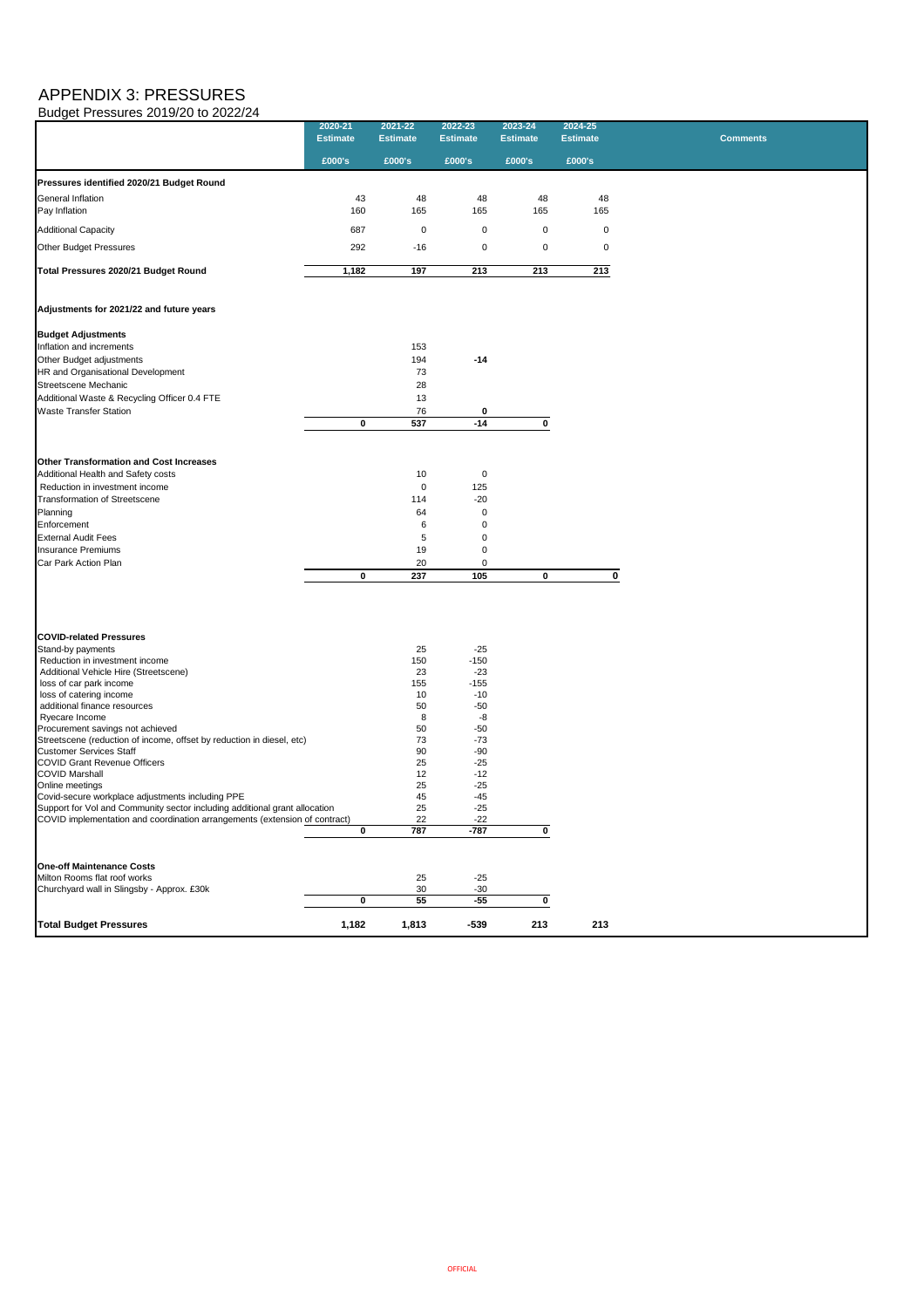# APPENDIX 4: SAVINGS

Budget Savings 2019/20 to 2023/24

|                                                     | 2020-21<br><b>Projection</b><br>£000's | 2021-22<br><b>Projection</b><br>£000's | 2022-23<br><b>Projection</b><br>£000's | 2023-24<br><b>Projection</b><br>£000's | <b>Comments</b>                                                      |
|-----------------------------------------------------|----------------------------------------|----------------------------------------|----------------------------------------|----------------------------------------|----------------------------------------------------------------------|
| Investment Income                                   | $-2$                                   |                                        |                                        |                                        |                                                                      |
| Public Conveniences Rate relief                     | $-20$                                  |                                        |                                        |                                        |                                                                      |
| <b>Emergency Relief Work</b>                        | $-23$                                  |                                        |                                        |                                        | One off Contribution for post, less contract upflift                 |
| <b>Council Tax Collection - Court Fees</b>          | $-13$                                  |                                        |                                        |                                        | Reduction in court fees payable, plus increased                      |
| Indoor Sports & Recreation                          | $-145$                                 | $-30$                                  |                                        |                                        | Leisure contract costs front loaded, annual fee re                   |
| Draingage Board Levies                              | $-4$                                   |                                        |                                        |                                        | Forecast inflation lower than expected                               |
| Recycling - Kerbside Collection                     | $-18$                                  |                                        |                                        |                                        | Reduction in previously estimated pressures aris<br>rates and prices |
| Recyling - Green Waste                              | $-13$                                  | $-13$                                  | $-13$                                  |                                        | -13 Forecast increase in take-up. No price increase                  |
| Recyling - Green Waste                              |                                        | $-12$                                  |                                        |                                        | New in-cab technology means no need to contin                        |
| Car Park Income                                     | $-15$                                  | $-15$                                  | $-15$                                  |                                        | -15 Additional income £25k, offset by new car reade                  |
| Ryedale House Telephone Rental and calls            | $-3$                                   |                                        |                                        |                                        |                                                                      |
| <b>Treasury Management Consultant Contract</b>      | $-2$                                   |                                        |                                        |                                        |                                                                      |
| Review approach to allocation of grants             | $-30$                                  |                                        |                                        |                                        | Current underspend and proposals not coming f                        |
| <b>Pension Fund Trienniel Valuation</b>             | $-81$                                  | $-144$                                 | $-148$                                 | $\mathbf 0$                            |                                                                      |
| <b>Agency Staff</b>                                 | $-4$                                   |                                        |                                        |                                        |                                                                      |
| Furniture                                           | $-23$                                  |                                        | 10                                     |                                        | Funded from reserve for two years, pending dec                       |
| <b>Procurement Savings</b>                          | $\mathbf 0$                            | $-100$                                 | $-200$                                 |                                        |                                                                      |
| <b>Income Generation and reduction of subsidy</b>   |                                        |                                        |                                        |                                        |                                                                      |
| <b>Pest Control</b>                                 | -6                                     | -6                                     | -6                                     | -6                                     |                                                                      |
| Catering                                            | -6                                     | -6                                     |                                        |                                        |                                                                      |
| Postage                                             | -7                                     | -7                                     |                                        |                                        |                                                                      |
| Printing                                            | -6                                     | -6                                     |                                        |                                        |                                                                      |
| <b>Local Land Charges</b>                           | -7                                     | $-7$                                   |                                        |                                        |                                                                      |
| <b>Bulky Waste</b>                                  | -1                                     |                                        |                                        |                                        |                                                                      |
| Street-cleansing                                    |                                        |                                        |                                        |                                        |                                                                      |
| <b>Community House</b>                              | -3                                     |                                        |                                        |                                        |                                                                      |
| Facilities Management (Conference Facilities)       |                                        |                                        |                                        |                                        |                                                                      |
| <b>Efficiencies identified 2020/21 Budget Round</b> | $-434$                                 | $-346$                                 | $-372$                                 | $-34$                                  |                                                                      |
| Housing Benefit Subsidy - Admin                     |                                        | $-2$                                   |                                        |                                        |                                                                      |
| Licensing Income                                    |                                        | -6                                     |                                        |                                        | Premises Application Renewal/Conversion Fees                         |
| <b>Travellers Site - Malton</b>                     |                                        | -1                                     |                                        |                                        |                                                                      |
| Railway Tavern Accommodation                        |                                        | -3                                     |                                        |                                        | Part Year net income (before MRP)                                    |
| <b>Ryedale House Income</b>                         |                                        | -9                                     |                                        |                                        | NYP - Office space rental and catering                               |
| Streetscene Vehicle Leases                          |                                        | -9                                     |                                        |                                        |                                                                      |
| <b>Total Savings</b>                                | $-434$                                 | $-377$                                 | $-372$                                 | $-34$                                  |                                                                      |

## **Comments**

- , plus increased forecast income
- ded, annual fee reduces in years 7-11
- 
- .<br>ted pressures arising from WTS, and recycling

no need to continue to print tags for each bin. by new car reader transaction charges)

sals not coming forward to Members

ars, pending decisions on PSH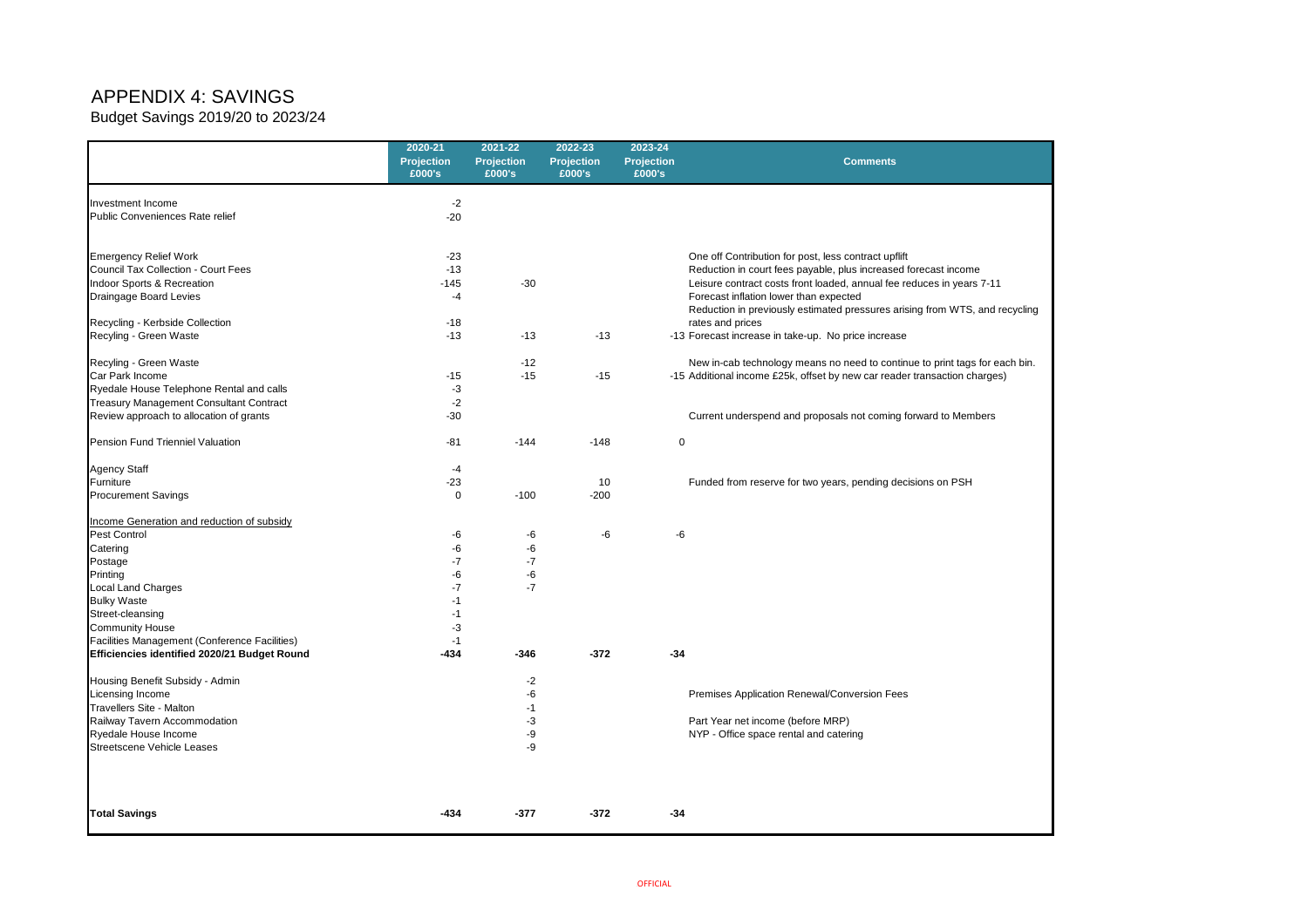### **APPENDIX 5 - REVISED REVENUE SUMMARY FORECAST**

|                                                      | 2020/21   | 2021/22   | 2022/23  | 2023/24     | 2024/25  |
|------------------------------------------------------|-----------|-----------|----------|-------------|----------|
| Base Budget - starting point                         | 7,415     | 7,909     | 8,503    | 8,434       | 8,614    |
| Pressures identified                                 | 1,182     | 971       | 304      | 213         | 213      |
| Savings                                              | $-434$    | $-377$    | $-372$   | $-34$       | 0        |
| One off revenue budgets from reserves                | $-254$    | 842       | 0        | 0           | 0        |
|                                                      |           |           |          |             |          |
|                                                      | 7,909     | 9,345     | 8,434    | 8,614       | 8,827    |
| <b>Planned Contributions to Reserves</b>             |           |           |          |             |          |
| Contributions from revenue account                   |           |           |          |             |          |
| Capital Fund                                         |           |           |          |             |          |
| BR Collection Fund Equalisation Reserve              |           |           |          |             |          |
| <b>District Election</b>                             | 30        | 30        | 30       | 30          | 30       |
| <b>Strategic Reserve</b>                             | 0         | 0         | 0        | 0           | 0        |
| Pensions Reserve                                     | 81        | 225       | 373      | 0           | 0        |
| Transfer additional Council Tax to Strategic Reserve | 108       | 0         | 0        | 0           | 0        |
| <b>Allocation of New Homes Bonus</b>                 |           |           |          |             |          |
| To NHB reserve                                       | 714       | 0         | 0        | 0           | 0        |
| Capital Fund                                         | 0         | 0         | $\Omega$ | 0           | 0        |
| <b>Planned Use of Reserves</b>                       |           |           |          |             |          |
| BR Collection Fund Equalisation Reserve              | $-600$    | $-600$    | -434     | 0           | 0        |
| One-off COVID Contingency                            |           | $-787$    |          |             |          |
| <b>District Election</b>                             |           |           | $-120$   | 0           | 0        |
| <b>Strategic Reserve</b>                             |           | $-55$     | 0        | 0           | 0        |
| Support to Revenue Budget                            |           | $-287$    | 0        | 0           | 0        |
|                                                      | 8,242     | 7,871     | 8,283    | 8,644       | 8,857    |
|                                                      |           |           |          |             |          |
| Funded By:                                           |           |           |          |             |          |
| <b>REVENUE FINANCING</b>                             |           |           |          |             |          |
| <b>Local Income</b>                                  |           |           |          |             |          |
| Council Tax                                          | $-4,429$  | $-4,376$  | $-4,530$ | $-4,686$    | $-4,846$ |
| Council Tax Collection Fund (Surplus) / Deficit      | $-33$     | 42        | 43       | 43          | 0        |
| Business rates retained growth                       | $-400$    | $-200$    | 0        | 0           | 0        |
| Business rates pool dividend                         | $-241$    | 0         | 0        | 0           | 0        |
| Business rates renewable energy                      | $-32$     | $-32$     | 0        | 0           | 0        |
| Business Rates Collection Fund (Surplus) / Deficit)  |           | 142       | 142      | 142         | 0        |
| <b>Gov't Grants</b>                                  |           |           |          |             |          |
| Settlement Funding - Business Rates                  | $-1,652$  | $-1,639$  | $-1,663$ | $-1,696$    | $-1,730$ |
| S31 Grant - Multiplier Cap compensation              |           | -84       | -85      | -87         | -89      |
| <b>Revenue Support Grant</b>                         | 0         | 0         | 0        | 0           | 0        |
| Lower Tier Services Grant                            | 0         | $-70$     | 0        | 0           | 0        |
| Local Council Tax Support Grant                      | 0         | $-75$     | 0        | 0           | 0        |
| Covid -19 Support Grant                              | 0         | $-260$    | 0        | $\mathbf 0$ | 0        |
| Tax Income Guarantee Scheme                          |           | $-127$    | $-127$   | $-127$      |          |
| <b>Rural Services Delivery Grant</b>                 | $-572$    | $-572$    | $-572$   | $-584$      | $-595$   |
| New Homes Bonus                                      | $-835$    | $-619$    | $-157$   | 0           | 0        |
| Other grants                                         | $-49$     | 0         | 0        | 0           | 0        |
|                                                      |           |           |          |             |          |
| <b>TOTAL EXTERNAL RESOURCES - Option 2</b>           | $-8,242$  | $-7,871$  | $-6,950$ | $-6,996$    | $-7,260$ |
|                                                      |           |           |          |             |          |
| <b>Budget (Surplus) / Deficit</b>                    | $\pmb{0}$ | $\pmb{0}$ | 1,334    | 1,648       | 1,597    |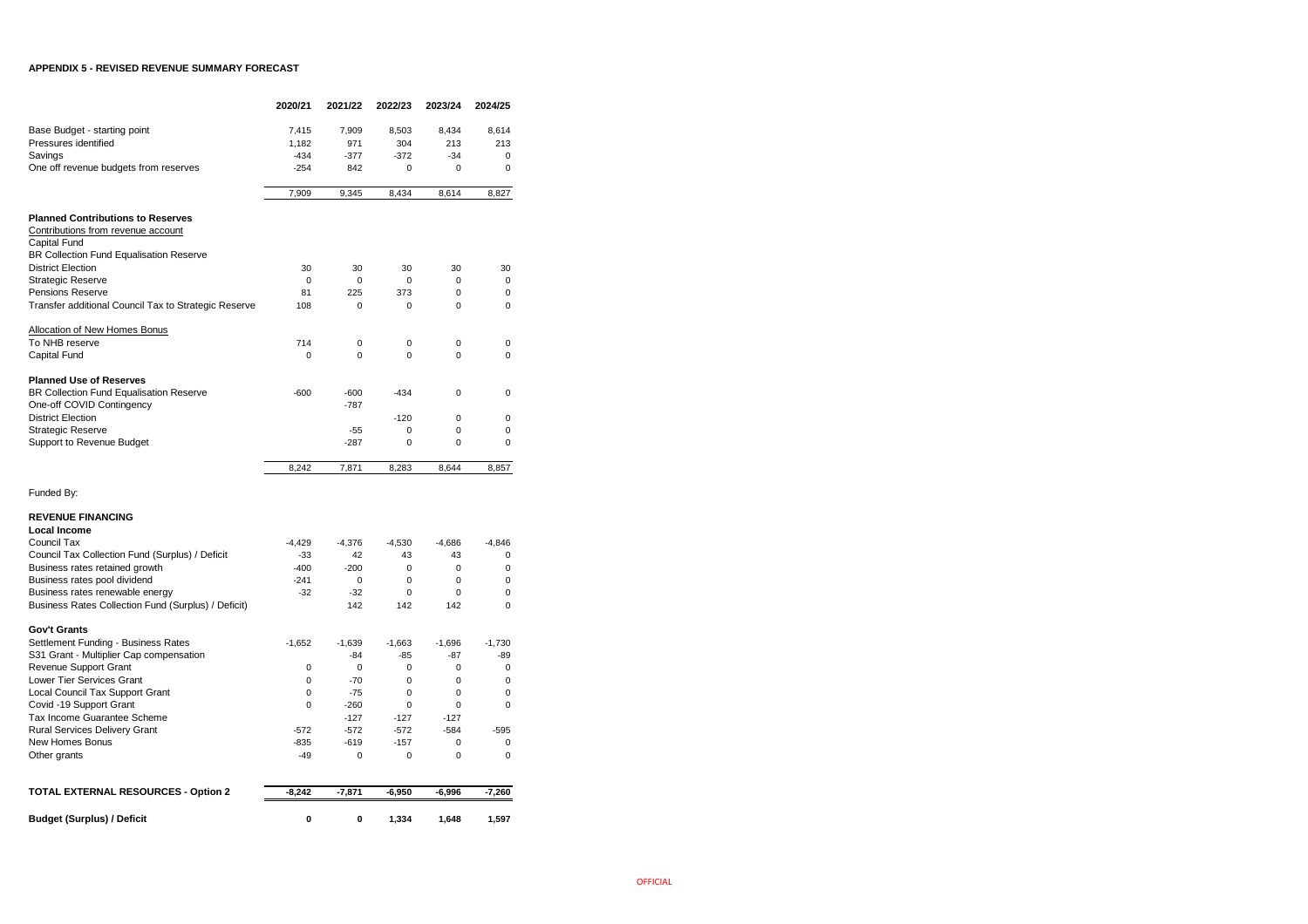#### **APPENDIX 6 - CAPITAL PROGRAMME**

| <b>Category / Scheme</b>                                 | 2020/21         | 2020/21        | 2021/22         | 2022/23         | 2023/24  | 2024/25         | <b>Total</b> | <b>External</b> | <b>Net RDC</b> | <b>Net</b>              | <b>Comments</b>                                                            |
|----------------------------------------------------------|-----------------|----------------|-----------------|-----------------|----------|-----------------|--------------|-----------------|----------------|-------------------------|----------------------------------------------------------------------------|
|                                                          |                 |                |                 |                 |          |                 |              | 2020-2025       |                |                         |                                                                            |
|                                                          |                 |                | Original        |                 |          |                 |              |                 |                |                         |                                                                            |
|                                                          | <b>Estimate</b> | <b>Revised</b> | <b>Estimate</b> | <b>Estimate</b> | Estimate | <b>Estimate</b> | Cost         | <b>Funding</b>  |                | <b>Cost Culmulative</b> |                                                                            |
|                                                          | £'000           | £'000          | £'000           | £'000           | £'000    | £'000           | £'000        | £'000           | £'000          | £'000                   |                                                                            |
| Vehicle Replacement Programme                            | 195             | 195            | 1,593           | 736             | 45       | 40              | 2,609        | $\overline{0}$  | 2,609          | 2,609                   | Replacement for Streetscene waste collection and ancillary vehicles        |
| Trade Waste Equipment                                    | 33              | 33             | 0               |                 |          |                 | 33           | 0               | 33             | 2,642                   | Replacement of trade waste bulk bins / roll out of glass recycling         |
| Replacement of Garage Inspection pit                     | 50              | 50             | $\mathbf 0$     |                 |          |                 | 50           |                 | 50             | 2,692                   | Essential upgrade to accomoodate new style of vehicle                      |
| Property Condition Survey: Investment/Operational Assets | 32              | 32             |                 |                 |          |                 | 32           |                 | 32             | 2,724                   |                                                                            |
| Property Condition Survey: Leisure Facilities            | 98              | 98             |                 |                 |          |                 | 98           |                 | 98             | 2,822                   |                                                                            |
| <b>Property Condition Survey: Milton Rooms</b>           | 222             | 222            |                 |                 |          |                 | 222          |                 | 222            | 3,044                   |                                                                            |
| <b>Property Condition Survey: Depot</b>                  | 87              | 87             |                 |                 |          |                 | 87           | 0               | 87             | 3,131                   |                                                                            |
| Property Condition Survey: Public Conveniences           | 225             | 0              |                 |                 |          |                 | $\Omega$     |                 | $\Omega$       | 3,131                   |                                                                            |
| Property Condition Survey: Car Parks                     | 30              | 30             |                 |                 |          |                 | 30           |                 | 30             | 3,161                   |                                                                            |
| <b>Property Condition Survey: Street Lights</b>          | 60              | 187            |                 |                 |          |                 | 187          |                 | 187            | 3,348                   |                                                                            |
| Property Condition Survey: St. Leonard's Well            | 30              | 80             |                 |                 |          |                 | 80           |                 | 80             | 3,428                   |                                                                            |
| Property Condition Survey: Unallocated                   | -8              | $-8$           | 110             | 110             | 110      | 110             | 432          | $\Omega$        | 432            | 3,860                   |                                                                            |
| Car Park Action Plan                                     |                 |                | 50              | 50              | 50       |                 | 150          | 0               | 150            | 4,010                   |                                                                            |
| Industrial Units - New Development                       |                 |                | 2,290           |                 |          |                 | 2,290        | $\mathbf 0$     | 2,290          | 6,300                   |                                                                            |
| Milton Rooms - Grant towards building works              |                 |                | 193             |                 |          |                 | 193          |                 | 193            | 6,493                   |                                                                            |
| Ryedale House - Covid-safe Adjustments                   |                 |                | 55              |                 |          |                 | 55           | $\Omega$        | 55             | 6,548                   |                                                                            |
| Malton and Norton Infrastructure                         |                 |                | 350             |                 |          |                 | 350          |                 | 350            | 6,898                   |                                                                            |
| Ryedale Hub                                              | 2,235           | 0              | 0               |                 |          |                 | $\Omega$     | $\Omega$        |                | 6,898                   | Programme review & feasibility work being undertaken                       |
| <b>IT Infrastucture Strategy</b>                         | 257             | 257            | 260             |                 |          |                 | 517          | 0               | 517            | 7,415                   | £200k added in 2020-21 and 2021-22. Essential upgrade of IT Infrastructure |
| Aff Hsg Init - Exception Sites Land Purchase             | 100             | 100            | $\mathbf 0$     |                 |          |                 | 100          | $\overline{0}$  | 100            | 7,515                   | Contribution to RSL land acquisitions                                      |
| Aff Hsg Init - Railway Tavern                            | 737             | 737            |                 |                 |          |                 | 737          | 403             | 334            | 7,849                   | Delivery of 8 Housing Units                                                |
| Aff Hsg Init - Extended Programme Delivery               | -0              | 257            | 1,400           | 2,784           |          |                 | 4,441        | 2,832           | 1,609          | 9,458                   | 34 Units, to deliver a total of 42                                         |
| Aff Hsg Init - Property Improvement Loans                | 75              | 75             | 75              |                 |          |                 | 150          | 0               | 150            | 9,608                   | Recoverable Loans to ensure properties are to the decent home standard     |
| Aff Hsg Init - Landlord Improvement Loans/Grants         | 50              | 50             | 50              |                 |          |                 | 100          | $\Omega$        | 100            | 9,708                   | Recoverable Loans or Grants to Landlords                                   |
| <b>Private Sector Energy Efficiency Grants</b>           | 40              | 40             | 40              |                 |          |                 | 80           | 0               | 80             | 9,788                   | Provide insulation improvements                                            |
| Private Sector Renewal - Disabled Facilities Grants      | 496             | 496            | 496             | 496             | 496      | 496             | 2,480        | 2,480           | 0              | 9,788                   | Improve access to and within properties for people                         |
| Community Housing Fund                                   | 289             | 289            | 0               |                 |          |                 | 289          | 289             | $\Omega$       | 9,788                   | Development of Community lead housing within the District                  |
| Mortgage Rescue Scheme                                   | 21              | 21             | 0               |                 |          |                 | 21           |                 | 21             | 9,809                   | Scheme in partnership with Registered Social Landlord                      |
| <b>Flooding Contigency</b>                               |                 |                | 100             |                 |          |                 | 100          |                 | 100            | 9,909                   |                                                                            |
| <b>TOTAL OF PROPOSED CAPITAL PROGRAMME</b>               | 5,354           | 3,328          | 7,062           | 4,176           | 701      | 646             | 15,913       | 6,004           | 9,909          |                         | <b>TOTAL</b>                                                               |

|                                                  | 2020/21         | 2020/21  | 2021/22  | 2022/23  | 2023/24  | 2024/25         | <b>Total</b> |                                                            |
|--------------------------------------------------|-----------------|----------|----------|----------|----------|-----------------|--------------|------------------------------------------------------------|
|                                                  | <b>Estimate</b> | RevisedI | Estimate | Estimate | Estimate | <b>Estimate</b> |              |                                                            |
|                                                  | £'000           | £'000    | £'000    | £'000    | £'000    | £'000           | £'000        |                                                            |
| <b>External Grants and Contributions</b>         |                 |          |          |          |          |                 |              |                                                            |
| Department Communities & Local Government (DCLG) | 785             | 785      | 496      | 496      | 496      | 496             | 2769         | Disabled Facilities Grant and Community Housing Fund Grant |
| Homes England Grant                              | 388             | 388      | 476      | 958      |          | 0               | 1823         | Grant funding towards affordable housing provision         |
| <b>Developers Contributions</b>                  | 15              | 272      | 320      | 820      |          | 0               | 1412         | Use of S106 Affordable Housing Commuted Sums               |
| Total External Grants and Contributions          | 1,188           | 1,445    | 1,292    | 2,274    | 496      | 496             | 6,004        |                                                            |
| Borrowing - Finance Leases                       | 195             | 195      | 1,153    | 736      | 45       | 40              | 2,169        | Purchase and Lease back under Finance lease arrangements   |
| Borrowing - Temp Internal Borrowing              |                 |          | 160      |          | 35       | 0               | 195          | Purchase and Lease back under operating lease arrangments  |
| Reserves                                         | 3,971           | 1,688    | 4,616    | 1,166    | 160      | 110             | 7,740        |                                                            |
| <b>TOTAL FUNDING OF CAPITAL PROGRAMME</b>        | 5,354           | 3,328    | 7,062    | 4,176    | 701      | 646             | 15,913       |                                                            |
|                                                  |                 |          |          |          |          |                 |              |                                                            |

| <b>Comments</b> |
|-----------------|
|-----------------|

nts, capital financing is therefore only temporary

## **RYEDALE DISTRICT COUNCIL - PROPOSED CAPITAL PROGRAMME 2020/21 TO 2024/25**

## **CAPITAL PROGRAMME 2019/20 TO 2023/24 - SUMMARY OF FUNDING**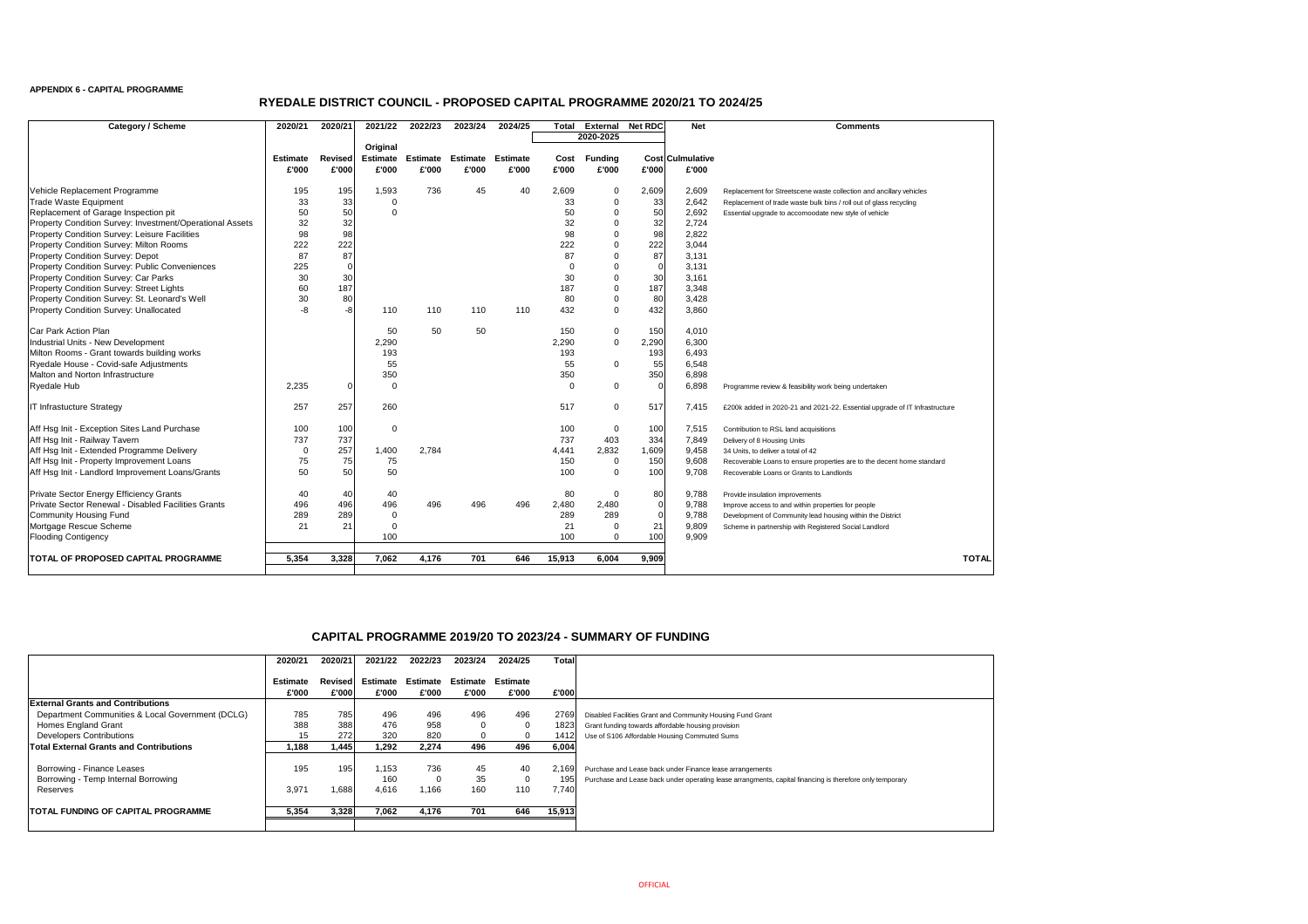## **APPENDIX 7 - GENERAL FUND SUMMARY**

| 2019/20<br><b>Actual</b> | 2020/21<br>Original | 2020/21<br><b>Revised</b> | <b>Service</b>                                        | 2021/22<br>Original |
|--------------------------|---------------------|---------------------------|-------------------------------------------------------|---------------------|
|                          | <b>Estimate</b>     | <b>Estimate</b>           |                                                       | <b>Estimate</b>     |
| £                        | £                   | £                         |                                                       | £                   |
|                          |                     |                           | <b>CENTRAL SERVICES</b>                               |                     |
| 1,089,467                | 912,720             | 1,162,720                 | Central Services to the Public                        | 1,292,340           |
| 1,308,508                | 1,588,480           | 1,588,480                 | Corporate & Democratic Core                           | 1,979,270           |
| 20,453                   | $-19,544$           | 424,416                   | <b>Non Distributed Costs</b>                          | $-3,877$            |
| $-1,189,727$             | 1,416,804           | 917,844                   | Other Operating Income & Expenditure                  | 2,124,051           |
| 1,228,701                | 3,898,460           | 4,093,460                 | <b>Total</b>                                          | 5,391,784           |
|                          |                     |                           |                                                       |                     |
| 972,685                  | 729,830             |                           | 729,830 CULTURAL & RELATED SERVICES                   | 769,960             |
|                          |                     |                           |                                                       |                     |
| 3,145,306                | 2,697,830           |                           | 2,702,830 ENVIRONMENTAL & REGULATORY SERVICES         | 3,274,082           |
|                          |                     |                           |                                                       |                     |
| 1,264,505                | 1,178,750           |                           | 1,228,750 PLANNING SERVICES                           | 1,610,430           |
|                          |                     |                           |                                                       |                     |
| $-484,500$               | $-520,560$          |                           | -520,560 HIGHWAYS & TRANSPORT SERVICES                | $-341,290$          |
|                          |                     |                           |                                                       |                     |
| 907,712                  | 1,293,595           |                           | 1,293,595 HOUSING SERVICES                            | 1,373,196           |
|                          |                     |                           |                                                       |                     |
| 7,034,409                | 9,277,905           | 9,527,905                 |                                                       | 12,078,162          |
|                          |                     |                           |                                                       |                     |
| 854,370                  | $-2,491,675$        |                           | -2,741,675 CONTRIBUTIONS TO/(FROM) EARMARKED RESERVES | $-5,930,561$        |
| 7,888,779                | 6,786,230           |                           | 6,786,230   TOTAL NET EXPENDITURE                     | 6,147,601           |
|                          |                     |                           |                                                       |                     |
|                          |                     |                           |                                                       |                     |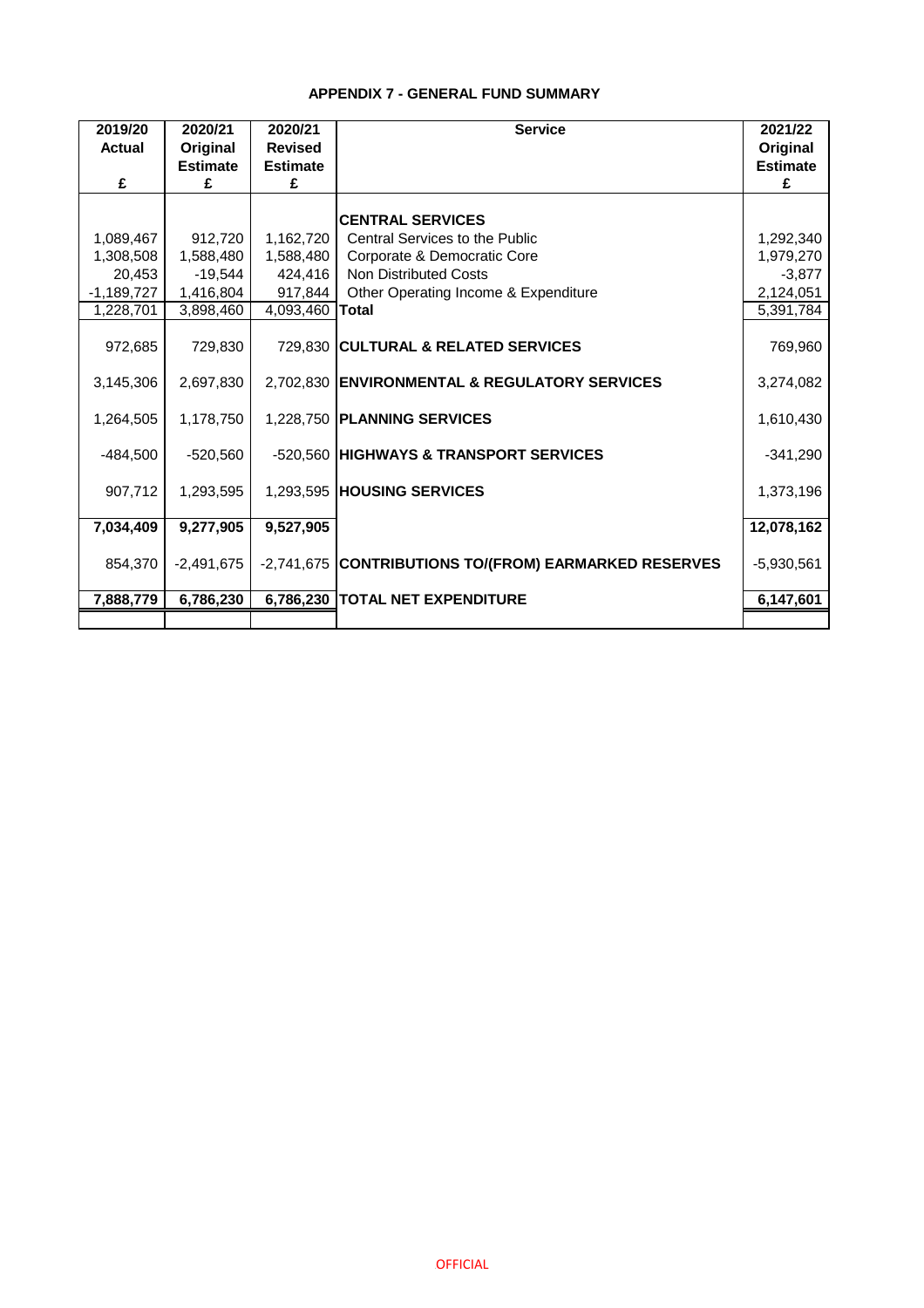## **APPENDIX 8 - DETAIL OF NET EXPENDITURE**

| 2019/20<br><b>Actual</b> | 2020/21<br>Original  | 2020/21<br><b>Revised</b> | <b>Division / Subdivision of Service</b>                                                        | 2021/22<br>Original  |
|--------------------------|----------------------|---------------------------|-------------------------------------------------------------------------------------------------|----------------------|
| £                        | <b>Estimate</b><br>£ | <b>Estimate</b><br>£      |                                                                                                 | <b>Estimate</b><br>£ |
|                          |                      |                           |                                                                                                 |                      |
|                          |                      |                           | <b>CENTRAL SERVICES TO THE PUBLIC</b>                                                           |                      |
| 92,049                   | 132,130              |                           | 132,130 General Grants, Bequests & Donations                                                    | 127,770              |
| 80,780                   | 50,240               |                           | 300,240 Emergency Planning                                                                      | 315,940              |
|                          |                      |                           | <b>Local Tax Collection</b>                                                                     |                      |
| 235,017<br>$-1,511$      | 159,100              | 159,100                   | Local Council Tax Support Scheme<br><b>Council Tax Benefits</b>                                 | 165,020              |
| 333,551                  | 280,200              | 280,200                   | <b>Council Tax Collection</b>                                                                   | 274,760              |
| 13,345                   | $-32,430$            | $-32,430$                 | Non-Domestic Rates Collection                                                                   | 54,930               |
| 580,402                  | 406,870              |                           | 406,870 Sub Total                                                                               | 494,710              |
|                          |                      |                           |                                                                                                 |                      |
|                          |                      |                           | <b>Elections</b>                                                                                |                      |
| 198,273<br>92,767        | 104,240<br>178,940   | 104,240<br>178,940        | <b>Conducting Elections</b><br><b>Registration of Electors</b>                                  | 150,360<br>222,560   |
| 291,040                  | 283,180              |                           | 283,180 Sub Total                                                                               | 372,920              |
|                          |                      |                           |                                                                                                 |                      |
| 45,196                   | 40,300               |                           | 40,300 Local Land Charges                                                                       | $-19,000$            |
| 1,089,467                | 912,720              | 1,162,720                 | <b>Total Central Services to the Public</b>                                                     | 1,292,340            |
|                          |                      |                           | <b>CORPORATE &amp; DEMOCRATIC CORE</b>                                                          |                      |
|                          |                      |                           |                                                                                                 |                      |
| 639,115                  | 838,920              | 838,920                   | <b>Corporate Management</b>                                                                     | 1,126,190            |
| 669,393                  | 749,560              | 749,560                   | Democratic Representation & Management                                                          | 853,080              |
| 1,308,508                | 1,588,480            | 1,588,480                 | <b>Total Corporate &amp; Democratic Core</b>                                                    | 1,979,270            |
|                          |                      |                           | <b>NON DISTRIBUTED COSTS</b>                                                                    |                      |
|                          |                      |                           |                                                                                                 |                      |
|                          |                      |                           | <b>Non Distributed Costs</b>                                                                    |                      |
| 20,453                   | $-19,544$            | 424,416                   | <b>Costs of Unused Shares of Assets</b>                                                         | $-3,877$             |
| 20,453                   | $-19,544$            |                           | 424,416 Total Non Distributed Costs                                                             | $-3,877$             |
|                          |                      |                           | OTHER OPERATING INCOME & EXPENDITURE                                                            |                      |
| 65,436                   | 70,070               |                           | 70,070 External Interest Payable                                                                | 65,200               |
|                          |                      |                           | <b>Interest &amp; Investment Income</b>                                                         |                      |
| $-261,739$               | $-205,000$           | $-205,000$                | Interest & Investment Income                                                                    | $-55,000$            |
| 1,834                    | $-270$               | $-270$                    | <b>Investment Property</b>                                                                      | $-1,600$             |
| $-259,905$               | $-205,270$           |                           | -205,270 Sub Total                                                                              | $-56,600$            |
| 59,000                   | 30,500               |                           | 30,500   Impairment Losses on Financial Instruments                                             | 30,500               |
| 392,000                  | 450,000              |                           | 450,000 Pensions Interest Cost & Expected Return on Assets                                      | 390,000              |
| $-3,683,000$             |                      |                           | <b>Pensions Actuarial Gains &amp; Losses</b>                                                    |                      |
| $-892,203$               |                      |                           | Surplus or Deficit on Revaluation of PP&E Assets                                                |                      |
|                          |                      |                           |                                                                                                 |                      |
| 80,475                   | 450,384              | $-48,576$                 | <b>Other Corporate Costs &amp; Operating Expenditure</b><br><b>General Financial Provisions</b> | $-419,707$           |
| 22,377                   |                      |                           | Capital Receipts Unattached to Non Current Assets                                               |                      |
| 58,098                   | 450,384              |                           | -48,576 Sub Total                                                                               | $-419,707$           |
|                          |                      |                           |                                                                                                 |                      |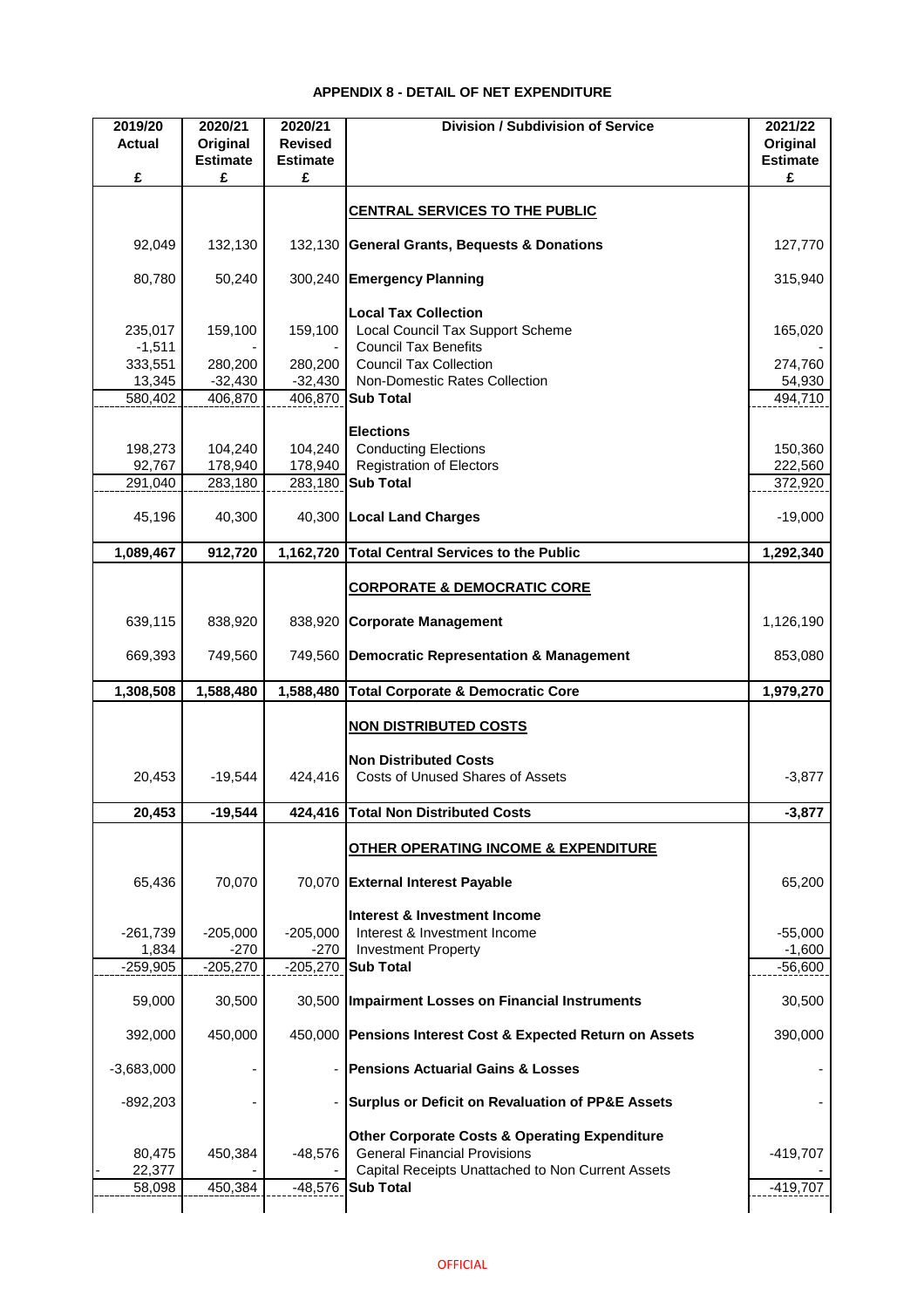| $-926.994$   |           | -1,456,000   -1,456,000   Non Ringfenced Government Grants              | $-1,723,072$ |
|--------------|-----------|-------------------------------------------------------------------------|--------------|
| 3,997,841    |           | 2,077,120 2,077,120 Adjs between Accounting & Funding under Regulations | 3,837,730    |
| $-1,189,727$ | 1,416,804 | 917,844 Total Other Operating Income & Expenditure                      | 2,124,051    |
|              |           |                                                                         |              |

### **DETAIL OF NET EXPENDITURE (CONTINUED)**

| 2019/20           | 2020/21           | 2020/21           | <b>Division / Subdivision of Service</b>                           | 2021/22            |
|-------------------|-------------------|-------------------|--------------------------------------------------------------------|--------------------|
| <b>Actual</b>     | Original          | <b>Revised</b>    |                                                                    | Original           |
|                   | <b>Estimate</b>   | <b>Estimate</b>   |                                                                    | <b>Estimate</b>    |
| £                 | £                 | £                 |                                                                    | £                  |
|                   |                   |                   | <b>CULTURAL &amp; RELATED SERVICES</b>                             |                    |
|                   |                   |                   |                                                                    |                    |
|                   |                   |                   | <b>Culture &amp; Heritage</b>                                      |                    |
| 27,470            | 40,240            | 40,240            | <b>Museums &amp; Galleries</b>                                     | 50,110             |
| 44,436            | 53,680            | 53,680            | Arts Development & Support                                         | 60,040             |
| 71,906            | 93,920            | 93,920            | <b>Sub Total</b>                                                   | 110,150            |
|                   |                   |                   |                                                                    |                    |
|                   |                   | 94,070            | <b>Open Spaces</b>                                                 |                    |
| 185,029           | 94,070            |                   | <b>Community Parks &amp; Open Spaces</b>                           | 98,430             |
|                   |                   |                   | <b>Recreation &amp; Sport</b>                                      |                    |
| 90,421            | 47,210            | 47,210            | <b>Community Centres &amp; Public Halls</b>                        | 74,170             |
| 495,225           | 389,780           | 389,780           | Indoor Sports & Recreation Facilities                              | 370,300            |
| 24,469            | 7,820             | 7,820             | <b>Outdoor Sports &amp; Recreation Facilities</b>                  | 8,210              |
| 14,690            | 6,050             | 6,050             | Sports Development & Community Recreation                          | 6,060              |
| 624,805           | 450,860           | 450,860           | <b>Sub Total</b>                                                   | 458,740            |
|                   |                   |                   |                                                                    |                    |
|                   |                   |                   | <b>Tourism</b>                                                     |                    |
| 85,999<br>4,946   | 90,980            | 90,980            | Tourism Policy, Marketing & Development<br><b>Visitors Centres</b> | 102,640            |
| 90,945            | 90,980            | 90,980            | <b>Sub Total</b>                                                   | 102,640            |
|                   |                   |                   |                                                                    |                    |
|                   |                   |                   |                                                                    |                    |
| 972,685           | 729,830           | 729,830           | <b>Total Cultural &amp; Related Services</b>                       | 769,960            |
|                   |                   |                   |                                                                    |                    |
|                   |                   |                   | <b>ENVIRONMENTAL &amp; REGULATORY SERVICES</b>                     |                    |
|                   |                   |                   |                                                                    |                    |
|                   |                   |                   | <b>Cemetery, Cremation &amp; Mortuary Services</b>                 |                    |
| 1,160             | 20,280            | 20,280            | <b>Closed Churchyards</b>                                          | 50,480             |
| 70,119            | 56,740            | 56,740            | <b>Community Safety (Crime Reduction)</b>                          | 40,010             |
|                   |                   |                   |                                                                    |                    |
| $-357$            |                   |                   | <b>Community Safety (Safety Services)</b>                          |                    |
|                   |                   |                   |                                                                    |                    |
|                   |                   |                   | <b>Flood Defence &amp; Land Drainage</b>                           |                    |
| 33,499            | 22,990            | 22,990            | Defences Against Flooding                                          | 27,210             |
| 97,570<br>131,069 | 99,520<br>122,510 | 99,520<br>122,510 | Land Drainage & Related Work<br><b>Sub Total</b>                   | 100,520<br>127,730 |
|                   |                   |                   |                                                                    |                    |
|                   |                   |                   | <b>Recycling</b>                                                   |                    |
| 818,527           | 675,170           | 680,170           | <b>Recycling Collection</b>                                        | 804,580            |
|                   |                   |                   |                                                                    |                    |
|                   |                   |                   | <b>Regulatory Services</b>                                         |                    |
| 8,154             | $-1,690$          | $-1,690$          | Alcohol & Entertainment Licensing                                  | $-8,410$           |
| 132,696<br>88,736 | 89,460<br>69,630  | 89,460<br>69,630  | Animal & Public Health<br><b>Environmental Protection</b>          | 116,480<br>186,956 |
| 150,490           | 130,360           | 130,360           | <b>Food Safety</b>                                                 | 118,510            |
| 44,829            | 29,870            | 29,870            | Health & Safety                                                    | 37,120             |
| 10,134<br>85,847  | 6,760<br>81,020   | 6,760<br>81,020   | <b>Infectious Disease Control</b><br>Pest Control                  | 7,250<br>167,369   |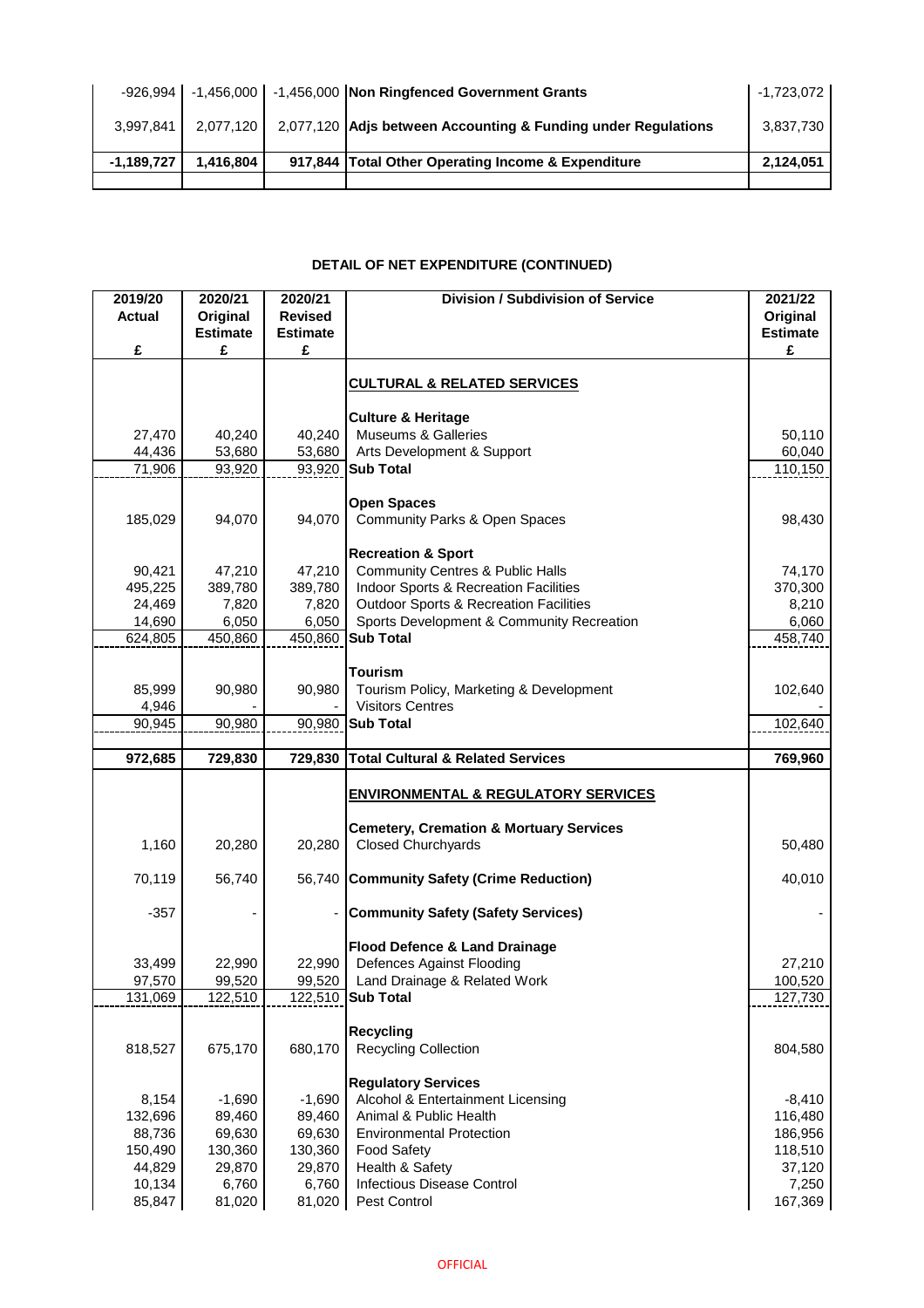| 3,145,306        | 2,697,830        | 2,702,830        | <b>Total Environmental &amp; Regulatory Services</b> | 3,274,082        |
|------------------|------------------|------------------|------------------------------------------------------|------------------|
| 679,222          | 632,820          | 632,820          | <b>Household Waste Collection</b>                    | 723,490          |
|                  |                  |                  | <b>Waste Collection</b>                              |                  |
| 35,773           | $-45,530$        | -45.530          | <b>Trade Waste</b><br>Trade Waste Collection         | $-6,630$         |
| 486,100          | 473,480          |                  | 473,480 Street Cleansing                             | 491,330          |
|                  |                  |                  |                                                      |                  |
| 923,693          | 762,360          |                  | 762,360 Sub Total                                    | 1,043,092        |
| 42,744<br>46,133 | 87,820<br>44,900 | 87,820<br>44,900 | <b>Water Safety</b><br>Noise & Nuisance              | 81,440<br>43,630 |
| 16,091           | 23,750           | 23,750           | Taxi Licensing                                       | 44,100           |
| 297,839          | 200,480          | 200,480          | <b>Public Conveniences</b>                           | 248,647          |

## **DETAIL OF NET EXPENDITURE (CONTINUED)**

| 2019/20<br><b>Actual</b> | 2020/21<br>Original | 2020/21<br><b>Revised</b> | <b>Division / Subdivision of Service</b>          | 2021/22<br>Original |
|--------------------------|---------------------|---------------------------|---------------------------------------------------|---------------------|
|                          | <b>Estimate</b>     | <b>Estimate</b>           |                                                   | <b>Estimate</b>     |
| £                        | £                   | £                         |                                                   | £                   |
|                          |                     |                           |                                                   |                     |
|                          |                     |                           | <b>PLANNING SERVICES</b>                          |                     |
|                          |                     |                           |                                                   |                     |
|                          |                     |                           | <b>Building Control</b>                           |                     |
| $-12,129$                | 67,130              | 67,130                    | <b>Building Regulations</b>                       | 68,000              |
| $-4,997$                 | 5,100               | 5,100                     | <b>Other Building Control Work</b>                | 31,990              |
| $-17,126$                | 72,230              |                           | 72,230 Sub Total                                  | 99,990              |
|                          |                     |                           |                                                   |                     |
|                          |                     |                           | <b>Business Support</b>                           |                     |
| 11,934                   | 17,560              | 17,560                    | <b>Grants/Loans &amp; Guarantees</b>              | 19,500              |
| 6,078                    | 68,000              | 68,000                    | <b>Premises Development</b>                       | 85,490              |
| 50,480                   | 60,450              | 60,450                    | Support to Business & Enterprise                  | 76,510              |
| 68,492                   | 146,010             | 146,010                   | <b>Sub Total</b>                                  | 181,500             |
|                          | 18,640              | 18,640                    |                                                   |                     |
| 81,284                   |                     |                           | <b>Community Development</b>                      | 103,630             |
|                          |                     |                           | <b>Development Control</b>                        |                     |
| 226,694                  | 156,990             | 156,990                   | Advice                                            | 165,960             |
| 132,575                  | $-27,090$           | $-27,090$                 | Dealing with Applications                         | 84,710              |
| 178,252                  | 131,020             | 131,020                   | Enforcement                                       | 149,270             |
| 537,521                  | 260,920             | 260,920                   | <b>Sub Total</b>                                  | 399,940             |
|                          |                     |                           |                                                   |                     |
|                          |                     |                           | <b>Economic Development</b>                       |                     |
| $-26,373$                | $-10,840$           | $-10,840$                 | <b>Market Undertakings</b>                        | 2,430               |
| 175,076                  | 238,840             | 288,840                   | Promotion & Marketing of the Area                 | 304,740             |
| 148,703                  | 228,000             | 278,000                   | <b>Sub Total</b>                                  | 307,170             |
|                          |                     |                           |                                                   |                     |
|                          |                     |                           | <b>Environmental Initiatives</b>                  |                     |
| 111,559                  | 54,220              | 54,220                    | <b>Environmental Initiatives General</b>          | 78,070              |
|                          |                     |                           | <b>Planning Policy</b>                            |                     |
| 6,632                    | 5,670               | 5,670                     | <b>Conservation &amp; Listed Buildings Policy</b> | 6,770               |
| 75,595                   | 202,510             | 202,510                   | Local Development Framework                       | 205,840             |
| 251,845                  | 190,550             | 190,550                   | <b>Local Plans General</b>                        | 227,520             |
| 334,072                  | 398,730             |                           | 398,730 Sub Total                                 | 440,130             |
|                          |                     |                           |                                                   |                     |
| 1,264,505                | 1,178,750           | 1,228,750                 | <b>Total Planning Services</b>                    | 1,610,430           |
|                          |                     |                           |                                                   |                     |
|                          |                     |                           | HIGHWAYS & TRANSPORT SERVICES                     |                     |
|                          |                     |                           |                                                   |                     |